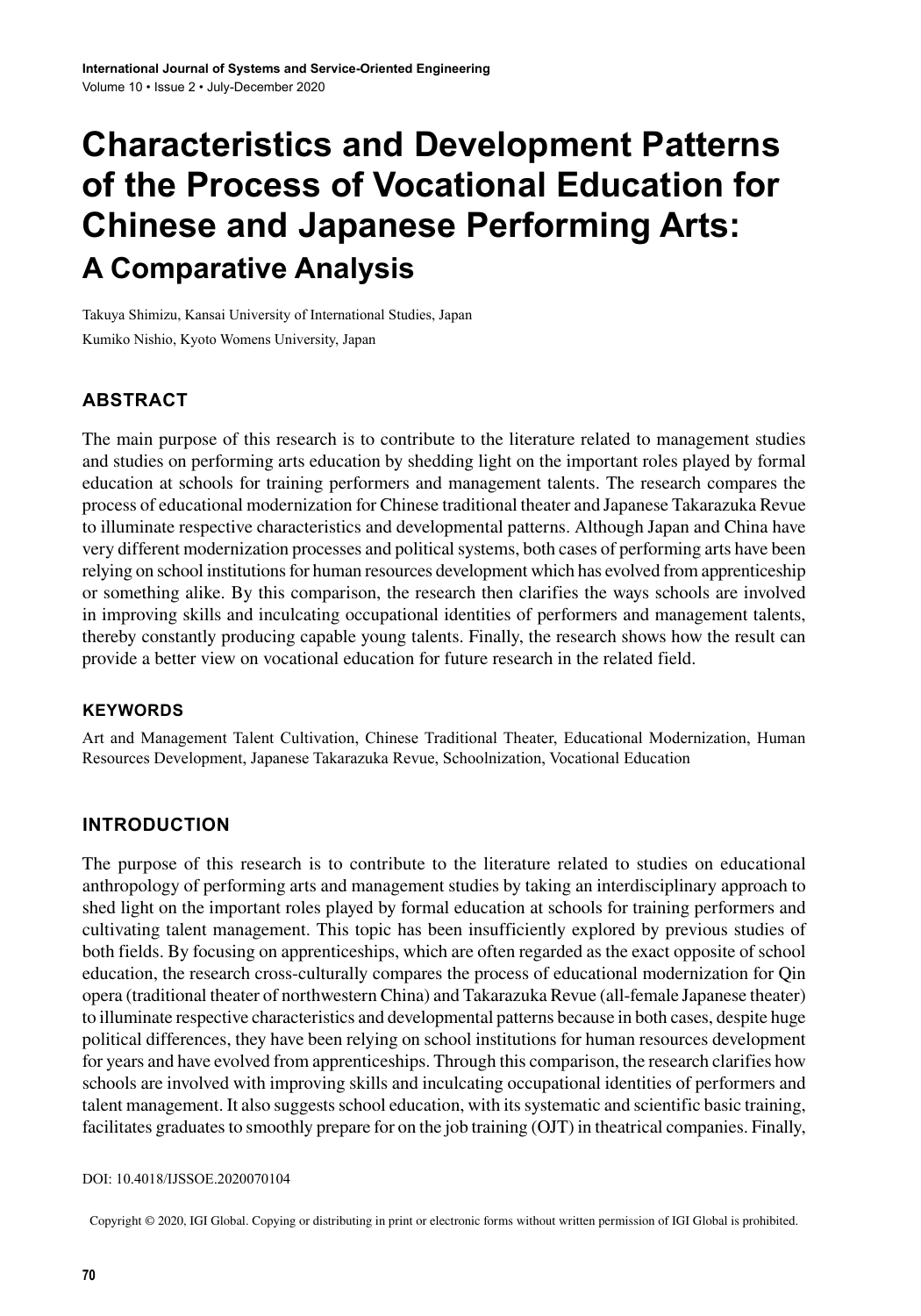the resultsshow how a better view of vocational education can be provided. Moreover, future research in related fields should formulate the broad concept of *schoolnization* based on wide-ranging data from two culturally similar yet politically different cases.

### **WHAT IS AN APPRENTICESHIP?**

First, it is important to define the meaning of apprenticeship because both the Chinese and Japanese cases mentioned above have developed in one way or another from apprenticeship. Focusing on the definition helps gain a better understanding of the strengths and weaknesses of current school education. An apprenticeship can be defined as human relations based on mastery of certain occupational skills and acquisition of occupational identities (Rikowski, 1999). More specifically, it involves master-apprentice relations (sometimes with fictive kinship) and methods of learning on the job (Coy, 1989). In the world of traditional performing arts, it is generally characterized as a process of learning basic forms as well as spiritual dimensions of performance from masters who could be quite authoritative and exclusive when it comesto teaching (Fukushima,1995; Ikuta, 1987). Apprenticeships are often compared to school education because of their lack of tests, curriculums, and textbooks (Sigaut, 1993). Moreover, based on its basic characteristics, some education studies researchers and cognitive scientists have developed a learning theory that characterized apprenticeship learning as a way to increase the amount of participation in the community (where practitioners with different level of mastery of skills mutually interact); it also effectively illuminated the decontextualized nature of school learning (Lave & Wenger, 1991).

In terms of industrial history, however, apprenticeships are usually regarded asthe product of preindustrial society, so they now only exist in traditional craftsmanship, in the entertainment industry, or in certain limited modern occupations such as meat-butcher, iron-steel worker, and doctor (Fukushima, 2002; Geer, 1972; Long, 1998; Williams, 1981). Furthermore, existing apprenticeships have undergone a certain degree of historical change. The British construction industry is one example. According to Clarke (1999), it has transformed itself in the construction industry in at least four different historical stages, including the trade company apprenticeship, statutory apprenticeship, and so on since the 14th century. Similar situations are observable in many other industries (Ainley & Rainbird, 1999; Aldrich, 1999; Ryan, 1999). Meanwhile, in some cases, such as in the performing arts, apprenticeships have gradually developed back into modern schools while retaining some features from the old days.

Finally, there are several educational merits and demerits of apprenticeship. In general, apprenticeships take longer than school education to train novices. Moreover, apprenticeships cannot train many people at the same time, so it is not fit to mass-produce experts like school education (Coy, 1989; Sigaut, 1993). The lack of curriculum and textbook can also result in arbitrary decision making by masters who may exploit apprentices as cheap labor. However, the methods of learning on the job can provide more sufficient opportunities for novices to learn practical skills than school education, where decontextualized learning is dominant (Becker, 1972; Singleton, 1998). In the case of traditional performing arts, an apprenticeship offerslearners an important opportunity for immersion (often supported by fictive kinship in master-apprentice relations), which is necessary to gain a firm understanding of spiritual dimensions of performance (Ikuta, 1987). In sum, an apprenticeship is not all that bad, though it is often viewed as outdated and is being replaced by school education in the cases of China and Japan.

In the section on implications and recommendations, the strengths and weaknesses of school education are compared to the strengths and weaknesses of an apprenticeship in China and Japan.

### **LITERATURE REVIEW**

This research is informed by two different disciplines: educational anthropology of performing arts and management studies. The former's focus on "transmission" and the latter's interest in "career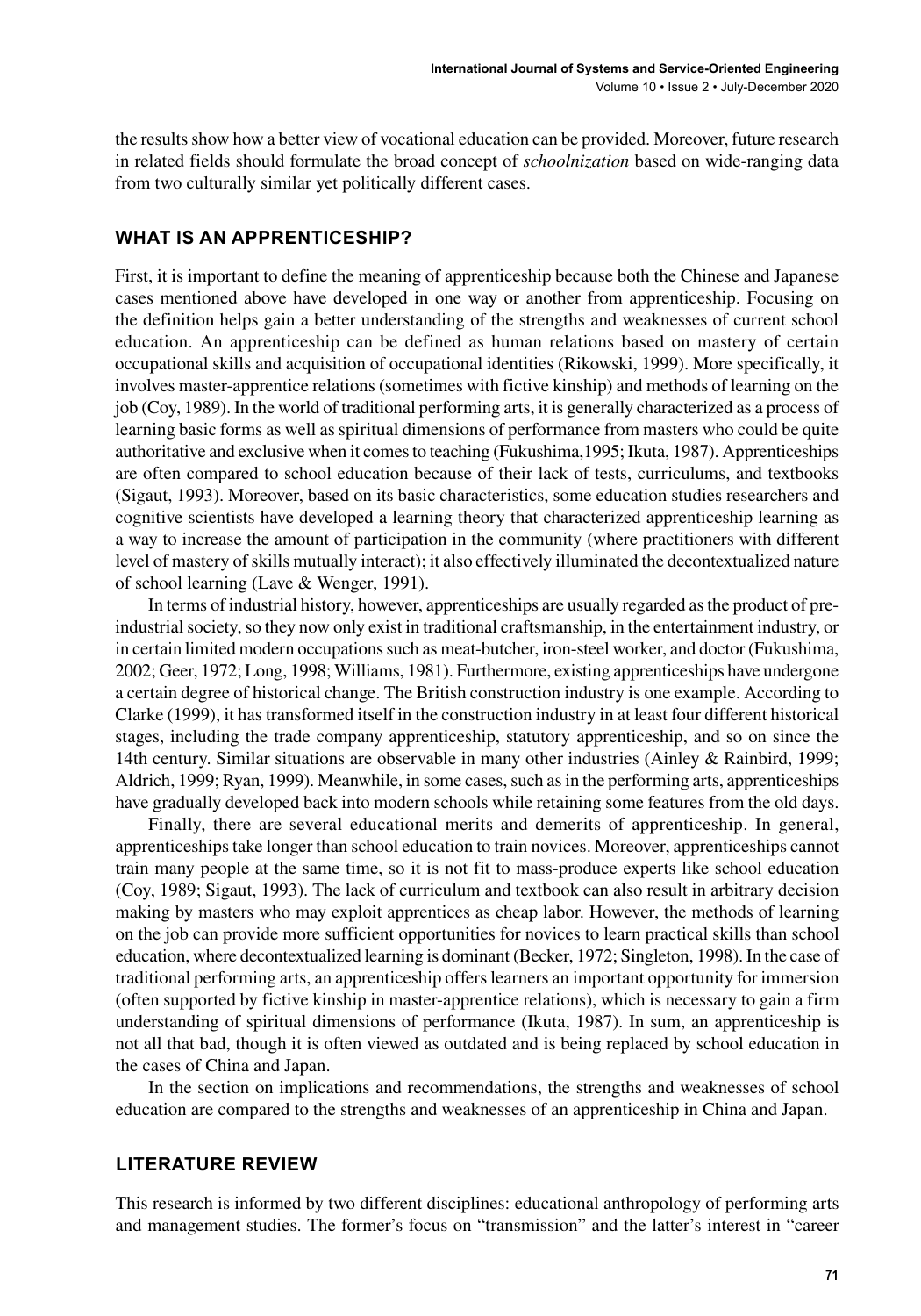11 more pages are available in the full version of this document, which may be purchased using the "Add to Cart" button on the publisher's webpage: [www.igi-](http://www.igi-global.com/article/characteristics-and-development-patterns-of-the-process-of-vocational-education-for-chinese-and-japanese-performing-arts/266447)

[global.com/article/characteristics-and-development-patterns-](http://www.igi-global.com/article/characteristics-and-development-patterns-of-the-process-of-vocational-education-for-chinese-and-japanese-performing-arts/266447)

[of-the-process-of-vocational-education-for-chinese-and-](http://www.igi-global.com/article/characteristics-and-development-patterns-of-the-process-of-vocational-education-for-chinese-and-japanese-performing-arts/266447)

[japanese-performing-arts/266447](http://www.igi-global.com/article/characteristics-and-development-patterns-of-the-process-of-vocational-education-for-chinese-and-japanese-performing-arts/266447)

# Related Content

# Test Data Generation and Selection Using Levy Flight-Based Firefly Algorithm

Abhishek Pandey and Soumya Banerjee (2021). International Journal of Software Innovation (pp. 18-34).

[www.irma-international.org/article/test-data-generation-and-selection-using-levy-flight-based](http://www.irma-international.org/article/test-data-generation-and-selection-using-levy-flight-based-firefly-algorithm/277213)[firefly-algorithm/277213](http://www.irma-international.org/article/test-data-generation-and-selection-using-levy-flight-based-firefly-algorithm/277213)

# SLIM: Service Location and Invocation Middleware for Mobile Wireless Sensor and Actuator Networks

Gianpaolo Cugola and Alessandro Margara (2012). Theoretical and Analytical Service-Focused Systems Design and Development (pp. 346-361). [www.irma-international.org/chapter/slim-service-location-invocation-middleware/66807](http://www.irma-international.org/chapter/slim-service-location-invocation-middleware/66807)

# Using Timed Automata for Modeling the Clocks of Distributed Embedded Systems

Guillermo Rodriguez-Navas, Julian Proenza, Hans Hansson and Paul Pettersson (2010). Behavioral Modeling for Embedded Systems and Technologies: Applications for Design and Implementation (pp. 172-193).

[www.irma-international.org/chapter/using-timed-automata-modeling-clocks/36342](http://www.irma-international.org/chapter/using-timed-automata-modeling-clocks/36342)

# An Analysis in Tissue Classification for Colorectal Cancer Histology Using Convolution Neural Network and Colour Models

Shamik Tiwari (2018). International Journal of Information System Modeling and Design (pp. 1-19).

[www.irma-international.org/article/an-analysis-in-tissue-classification-for-colorectal-cancer](http://www.irma-international.org/article/an-analysis-in-tissue-classification-for-colorectal-cancer-histology-using-convolution-neural-network-and-colour-models/220454)[histology-using-convolution-neural-network-and-colour-models/220454](http://www.irma-international.org/article/an-analysis-in-tissue-classification-for-colorectal-cancer-histology-using-convolution-neural-network-and-colour-models/220454)